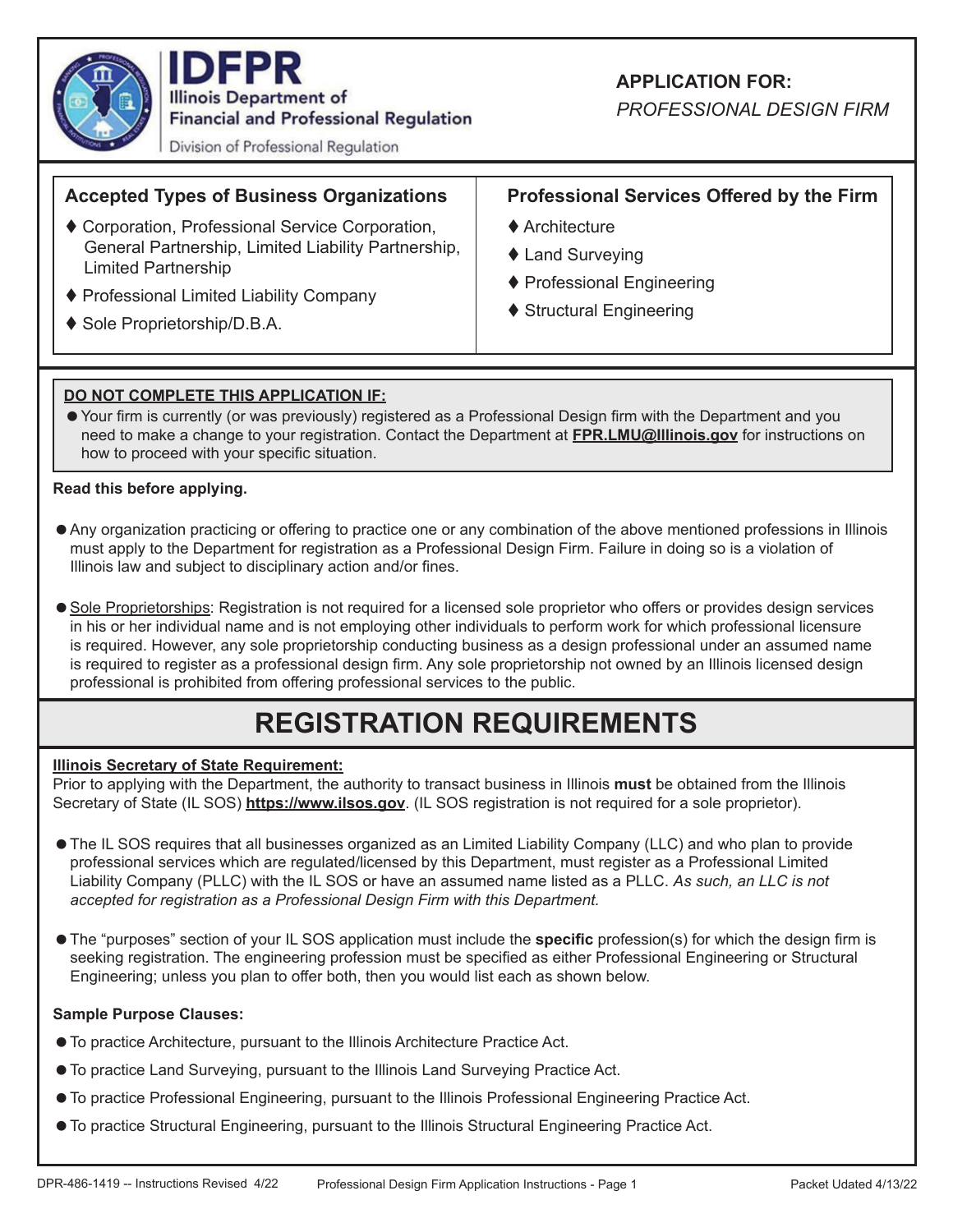#### **Special Requirement for the practice of Architecture:**

Two-thirds of the individuals who make up the business organization's Board of Directors/Members/Partners must be licensed in any of the four applicable design professions (in Illinois or any U.S. State/territory), with one being licensed in Illinois as an architect who will function as the Managing Agent for the firm.

#### **Managing Agent Requirement:**

The organization, through official Board Resolution of the organization's Board of Directors/Members/Partners, must appoint a Managing Agent who is licensed in Illinois for the profession(s) in which the organization plans to offer and who will be in Responsible Control for the respective profession(s) in Illinois.

- The managing agent must be a **full-time employee** of the business organization. For the profession of architecture, the named Managing Agent must also be a director, member, or partner of the business organization. A Firm may appoint more than one managing agent for a profession if desired. **A sample Board Resolution is below.**
- $\bullet$  An individual can only be named Managing Agent of a profession for one firm at a given time.
- A Resolution must be made for each Managing Agent that is being appointed.
- $\bullet$  If the firm's practice includes architecture, the licensee designated as the managing agent for architecture must be a member of the board of directors, full partner, or member of PLLC or LLP and stated as such in the resolution.
- $\bullet$  The engineering profession must be specified as either Professional Engineering or Structural Engineering.

### **SAMPLE RESOLUTION OF THE BOARD**

The **(Board of Directors/Members/Partners)** of **(Firm Name)**, designates **(Name of licensee)** who is licensed in Illinois as a/an **(Architect/Land Surveyor/Professional Engineer/Structural Engineer)** under **(License number)**, **(For Architects only - Member of the Board of Directors/Members/Partners)**, and a full time employee, as the managing agent in charge of all the **(Architect/Land Surveyor/Professional Engineer/Structural Engineer)** activities in Illinois.

| 'DATE       | 27 T L L |
|-------------|----------|
| 'DATE       |          |
| <b>DATE</b> | — — —    |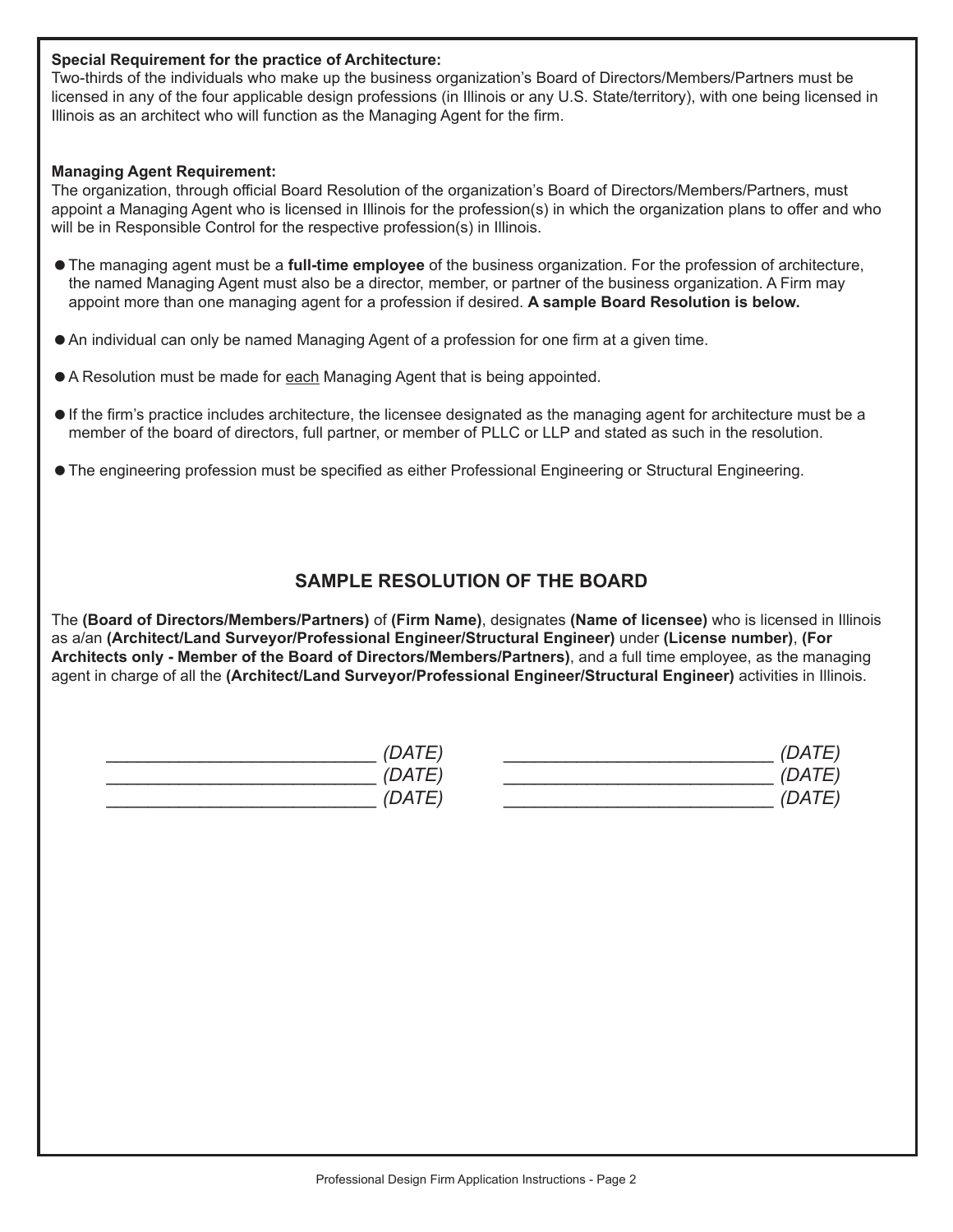# **APPLICATION INSTRUCTIONS**

**Step I** - Complete the **two-page** application using the below: To start, select the profession(s) for which the design firm is seeking registration.

## **Part I - Firm Identification Information**

**Section A.** Select the applicable type of business organization.

**Section B.** Complete fields 1-6.

- *A valid Business Email Address is required.*
- Sole proprietors the Professional Design Firm name is the Assumed Name filed with the County Clerk.
- *The Firm must list all Assumed Names to be used in Illinois. Skip if not applicable.*

**Section C.** Complete this section if you plan to offer architectural or land surveying services from one or more Illinois offices. *Skip this section if you have no Illinois office.* 

### **Part II: Director/Partner/Member Information**

List the name of each Director/Partner/Member of the business organization and if applicable, the type of professional license, state of licensure (i.e. Illinois) and license number for each individual.

### **Part III: Managing Agent Certification**

Complete this for each Managing Agent to be named.

### **Part IV: Business Organization Certification**

An authorized individual of the business must sign and date the application for it to be accepted.

# **Step II - APPLICATION FEE**

The **NON-REFUNDABLE** fee of \$75 (check or money order) in U.S. currency made payable to IDFPR.

# **Step III - COMPLETE THE APPLICATION CHECKLIST**

All applicants must complete the checklist and return with the application in order to process the application.

# **Step IV - MAIL APPLICATION PACKET**

Mail the application, fee, application checklist and applicable supporting documents to the address below.

#### **Illinois Department of Financial and Professional Regulation Attn: Division of Professional Regulation P.O. Box 7007 Springfield, Illinois 62791**

# **Step V - QUESTIONS**

- Before contacting the Department; please review our FAQ's (**http://www.idfpr.illinois.gov/About/FAQ.asp**) for answers to most questions. If not addressed in our FAQ's, please contact the Department at **800.560.6420** or email us at  **FPR.DesignUnit@Illinois.gov**
- Please allow four business weeks from applying before making an inquiry concerning its status.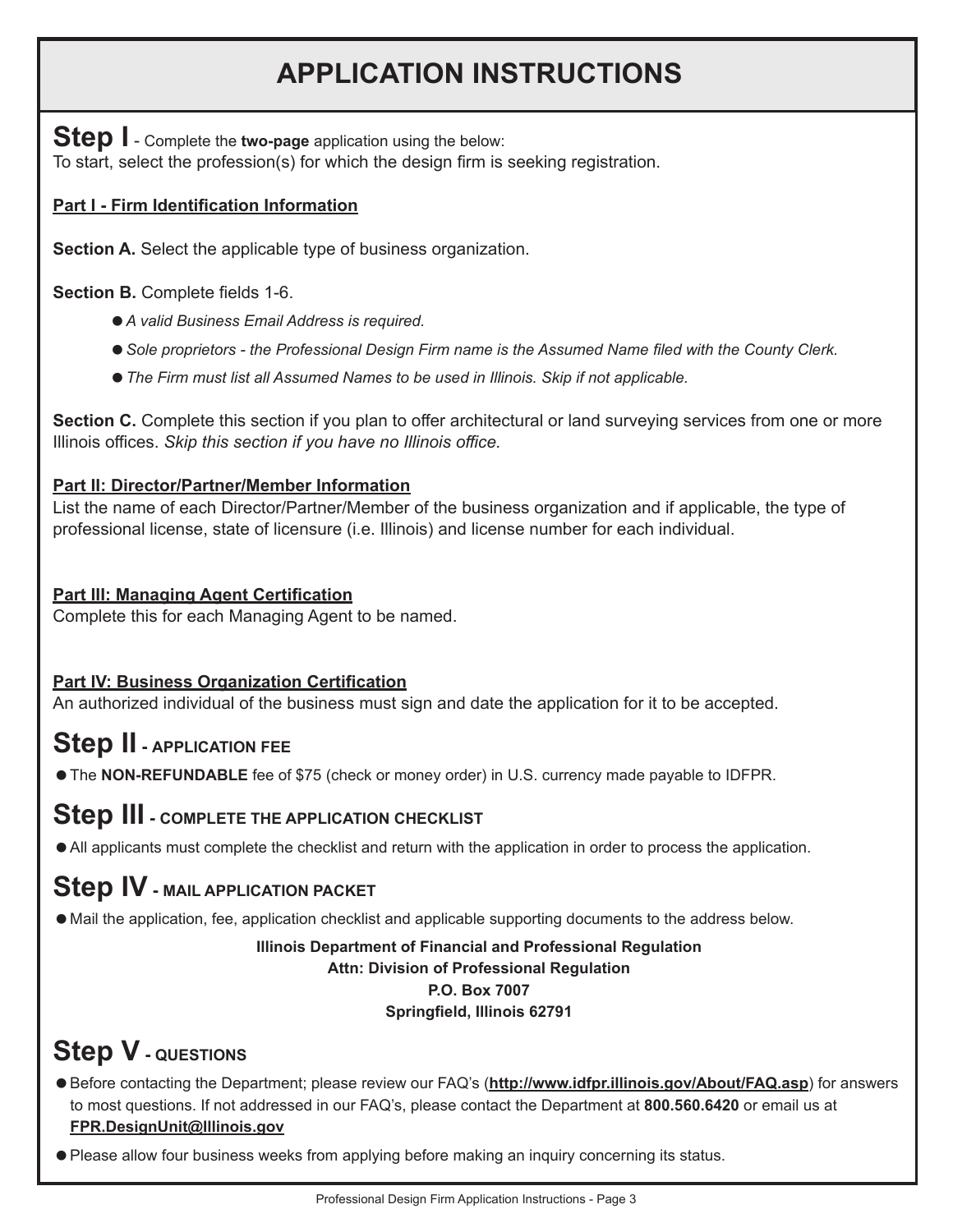# **APPLICATION CHECKLIST**

| <b>APPLICANT NAME:</b><br>All applicants must complete this checklist and return with the completed application. Check only what applies to you.                                                                                                                                                                                                                                                                                                                                                                |
|-----------------------------------------------------------------------------------------------------------------------------------------------------------------------------------------------------------------------------------------------------------------------------------------------------------------------------------------------------------------------------------------------------------------------------------------------------------------------------------------------------------------|
| ALL APPLICANTS TO REVIEW AND CHECK:                                                                                                                                                                                                                                                                                                                                                                                                                                                                             |
| A completed application.                                                                                                                                                                                                                                                                                                                                                                                                                                                                                        |
| An application fee of \$75 by check or money order (payable to IDFPR) in U.S. currency.                                                                                                                                                                                                                                                                                                                                                                                                                         |
| Board Resolution for each managing agent being named.                                                                                                                                                                                                                                                                                                                                                                                                                                                           |
| CORPORATION, PROFESSIONAL SERVICE CORP., PLLC, LLP, LTD. PARTNERSHIP:                                                                                                                                                                                                                                                                                                                                                                                                                                           |
| A copy of the approved "FILED" Articles of Incorporation, Certificate of Authority, Articles of Organization/Operating<br>Agreement, Ltd. Partnership Agreement submitted to the IL SOS for authority to transact business in Illinois.                                                                                                                                                                                                                                                                         |
| A copy of a current Certificate of Good Standing issued by the IL SOS.<br>(Not required if first registered within the last year with the IL SOS.)                                                                                                                                                                                                                                                                                                                                                              |
| If applicable, submit a "FILED" copy of the application with the IL SOS to adopt an Assumed Name.                                                                                                                                                                                                                                                                                                                                                                                                               |
| <b>GENERAL PARTNERSHIP:</b>                                                                                                                                                                                                                                                                                                                                                                                                                                                                                     |
| A copy of the signed and dated Partnership Agreement.                                                                                                                                                                                                                                                                                                                                                                                                                                                           |
| A copy of the approved documentation from the County Clerk where the partnership has been filed.                                                                                                                                                                                                                                                                                                                                                                                                                |
| <b>SOLE PROPRIETOR:</b>                                                                                                                                                                                                                                                                                                                                                                                                                                                                                         |
| A copy of the a letter from the County Clerk where the Assumed Name has been filed.                                                                                                                                                                                                                                                                                                                                                                                                                             |
| Signature of Firm Representative<br>Date                                                                                                                                                                                                                                                                                                                                                                                                                                                                        |
| <b>IMPORTANT INFORMATION ONCE REGISTERED</b>                                                                                                                                                                                                                                                                                                                                                                                                                                                                    |
| ♦ The registration will expire on April 30 of each odd numbered year regardless of when it is issued.                                                                                                                                                                                                                                                                                                                                                                                                           |
| It is a violation to solicit or provide professional services if the firm is not authorized by this Department to offer said<br>services.                                                                                                                                                                                                                                                                                                                                                                       |
| • All technical submissions prepared by the Professional Design Firm shall contain the design firm registration number<br>issued by the Department.                                                                                                                                                                                                                                                                                                                                                             |
| ♦ The registration will become INOPERABLE for ALL professions if the license of any Managing Agent becomes inactive or<br>not-renewed and the Firm is prohibited from perform any professional services until a replacement is named.                                                                                                                                                                                                                                                                           |
| ♦ By law, in the event the managing agent status changes, the Firm must notify the Department within 10 business days<br>and shall notify the Department within 30 days of the name and license number of the newly designated managing agent<br>by submitting a Resolution of the board/members/partners and the seal and signature of the new managing agent.<br>To notify the Department that a change is taking place or to submit the change of managing agent form, please email:<br>FPR.LMU@Illinois.gov |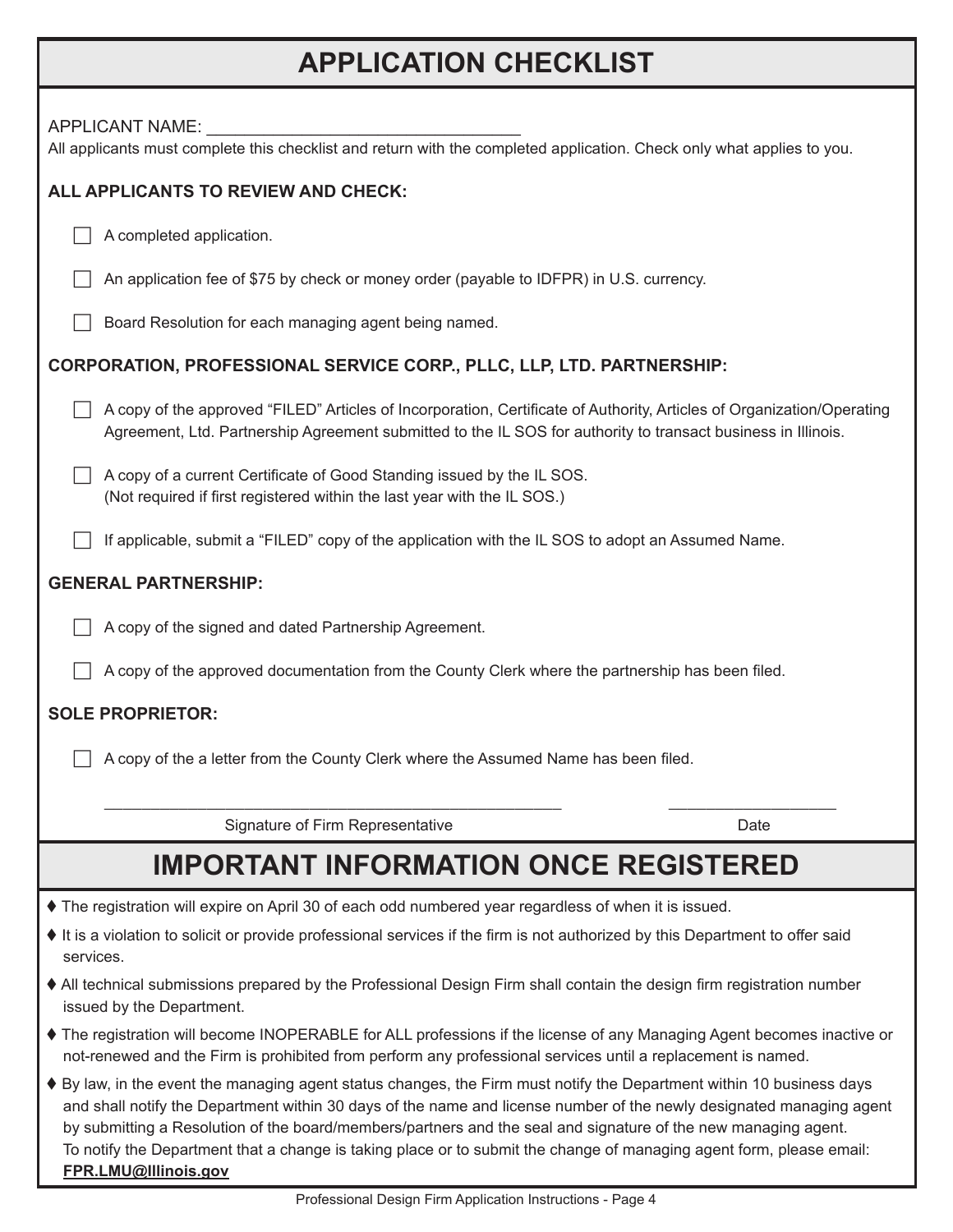|                                                                                                                                                                                                                                                                                                                                                                                                             |  |                                                                                                                              |  |        |  | <b>PROFESSIONAL DESIGN FIRM</b><br><b>REGISTRATION APPLICATION</b>                                           |                                                                                                                                        |                         |
|-------------------------------------------------------------------------------------------------------------------------------------------------------------------------------------------------------------------------------------------------------------------------------------------------------------------------------------------------------------------------------------------------------------|--|------------------------------------------------------------------------------------------------------------------------------|--|--------|--|--------------------------------------------------------------------------------------------------------------|----------------------------------------------------------------------------------------------------------------------------------------|-------------------------|
| <b>IMPORTANT NOTICE:</b> Completion of this form is necessary to accomplish the requirements outlined in 225 ILCS 305, 325, 330, and 340 (Illinois Compiled<br>Statutes). Disclosure of this information is REQUIRED. Failure to provide this information could result in a penalty as outlined in said ACT. Carefully follow<br>all steps outlined in the application instructions. Type or print legibly. |  |                                                                                                                              |  |        |  |                                                                                                              |                                                                                                                                        |                         |
| <b>PROFESSION CODE: 184</b>                                                                                                                                                                                                                                                                                                                                                                                 |  | <b>APPLICATION FEE: \$75</b>                                                                                                 |  |        |  |                                                                                                              | <b>PROFESSIONS YOUR FIRM OFFERS:</b> (check all the apply)                                                                             |                         |
| $\Box$ Architecture                                                                                                                                                                                                                                                                                                                                                                                         |  | □Land Surveying                                                                                                              |  |        |  | □Professional Engineering                                                                                    |                                                                                                                                        | □Structural Engineering |
| <b>PART I - Firm Identification Information</b>                                                                                                                                                                                                                                                                                                                                                             |  |                                                                                                                              |  |        |  |                                                                                                              |                                                                                                                                        |                         |
| A. CHECK THE CORRESPONDING BOX INDICATING THE APPROPRIATE TYPE OF BUSINESS YOUR FIRM HAS. (Check only one.)                                                                                                                                                                                                                                                                                                 |  |                                                                                                                              |  |        |  |                                                                                                              |                                                                                                                                        |                         |
| □Sole Proprietorship/D.B.A.<br>□Professional Limited Liability Company (PLLC)<br>□Corporation<br>□General Partnership<br>□Professional Service Corporation<br>□Limited Partnership<br><b>ILimited Liability Partnership (LLP)</b>                                                                                                                                                                           |  |                                                                                                                              |  |        |  |                                                                                                              |                                                                                                                                        |                         |
| B. NAME OF BUSINESS AND PRINCIPAL ADDRESS                                                                                                                                                                                                                                                                                                                                                                   |  |                                                                                                                              |  |        |  |                                                                                                              |                                                                                                                                        |                         |
| 2. FEIN NUMBER OR SSN OF OWNER IF SOLE PROPRIETOR<br>1. NAME OF BUSINESS                                                                                                                                                                                                                                                                                                                                    |  |                                                                                                                              |  |        |  |                                                                                                              |                                                                                                                                        |                         |
| 3. PRINCIPAL OFFICE ADDRESS (STREET)                                                                                                                                                                                                                                                                                                                                                                        |  |                                                                                                                              |  | (CITY) |  |                                                                                                              | (STATE/PROVINCE)                                                                                                                       | (POSTAL CODE)           |
| 4. BUSINESS E-MAIL ADDRESS (REQUIRED)<br><b>BUSINESS TELEPHONE NUMBER</b><br>DATE OF FORMATION/INCORPORATION<br>5.<br>6.<br>XXX-XXX-XXXX<br>XX-XX-XXXX                                                                                                                                                                                                                                                      |  |                                                                                                                              |  |        |  |                                                                                                              |                                                                                                                                        |                         |
| ASSUMED NAME(S) OF BUSINESS - BEING USED IN ILLINOIS:<br>DEPARTMENT USE ONLY<br>А.<br>В.<br>C.                                                                                                                                                                                                                                                                                                              |  |                                                                                                                              |  |        |  |                                                                                                              |                                                                                                                                        |                         |
| C. ADDRESS OF EACH OFFICE IN ILLINOIS AT WHICH PROFESSIONAL SERVICES ARE PROVIDED. (Skip if no Illinois Office)                                                                                                                                                                                                                                                                                             |  |                                                                                                                              |  |        |  |                                                                                                              |                                                                                                                                        |                         |
| 1. ADDRESS:                                                                                                                                                                                                                                                                                                                                                                                                 |  |                                                                                                                              |  |        |  | 2. ADDRESS:                                                                                                  |                                                                                                                                        |                         |
| Will this location offer<br>or provide architectural<br>services in Illinois?<br>$\Box$ Yes<br>$\square$ No                                                                                                                                                                                                                                                                                                 |  | If Yes, provide name and Illinois license<br>number of the Resident Architect, a full<br>time employee at this location:     |  |        |  | Will this location offer<br>or provide architectural<br>services in Illinois?<br>$\Box$ Yes<br>$\square$ No  | If Yes, provide name and Illinois license<br>number of the Resident Architect, a full<br>time employee at this location:<br>$Lie. \#:$ |                         |
| Will this location offer or<br>provide land surveying<br>services in Illinois?<br>$\Box$ Yes<br>$\square$ No                                                                                                                                                                                                                                                                                                |  | If Yes, provide name and Illinois license<br>number of the Resident Land Surveyor,<br>a full time employee at this location: |  |        |  | Will this location offer or<br>provide land surveying<br>services in Illinois?<br>$\Box$ Yes<br>$\square$ No | If Yes, provide name and Illinois license<br>number of the Resident Land Surveyor,<br>a full time employee at this location:           |                         |